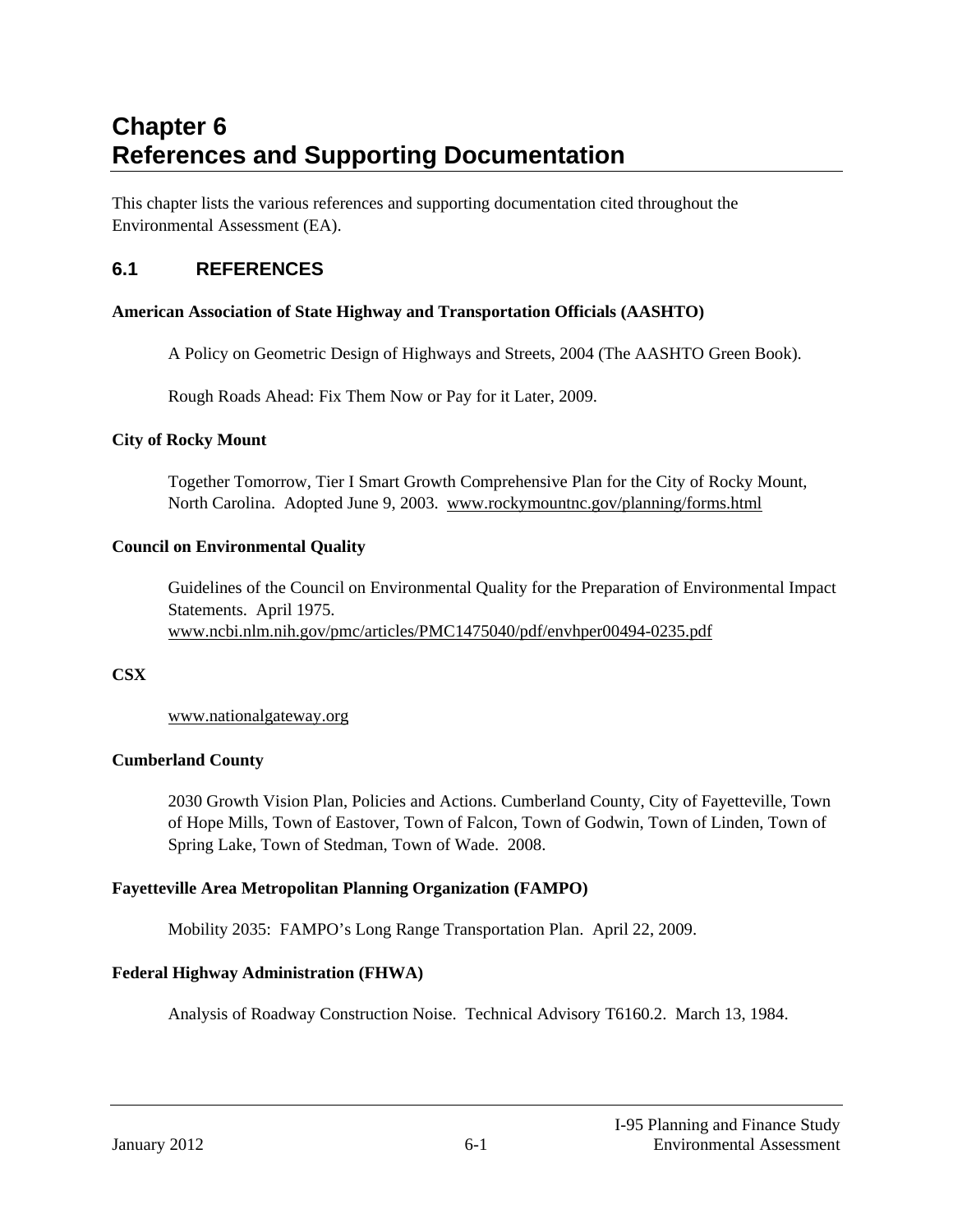Discussion Paper on the Appropriate Level of Highway Air Quality Analysis for a CE, EA/FONSI, and EIS. April 7, 1986.

Environmental Impact and Related Procedures. www.fhwa.dot.gov/hep/23cfr771.htm

Environmental Justice in Transportation: Emerging Trends and Best Practices. www.fhwa.dot.gov/environment/ejustice/lib/guidebook/guidebook00.cfm#intro

FHWA Actions to Address Environmental Justice in Minority Populations and Low-Income Populations. December 1998.

Guidance for Preparing and Processing Environmental and Section 4(f) Documents. FHWA Technical Advisory T6640.8A. October 30, 1987.

Interim Guidance on Air Toxic Analysis in NEPA Documents. September 30, 2009. www.fhwa.dot.gov/environment/airtoxic/100109guidmem.htm.

Safe, Accountable, Flexible, Efficient Transportation Act: a Legacy for Users (SAFETEA-LU). www.fhwa.dot.gov/safetealu/

The National Environmental Policy Act of 1969. Effective January 1, 1970. ceq.hss.doe.gov/nepa/regs/nepa/nepaeqia.htm

Transportation Conformity Guidance for Qualitative Hot-spot Analysis in PM2.5 and PM10 Nonattainment and Maintenance Areas. March 29, 2006, final June 12, 2009.

# **Greyhound**

www.greyhound.com

# **Hairr, John**

Harnett County, A History. Arcadia Publishing, Charleston, NC. 2002. books.google.com/books?id=UM9oWcsBCA0C&pg=PA124&lpg=PA124&dq=%22Harnett+cou nty+training+school%22&source=bl&ots=1t7msAHV4V&sig=9WmAtAQo8MGUCXwIcEM7c 1RpIHs&hl=en#v=onepage&q=%22Harnett%20county%20training%20school%22&f=false

# **Land and Water Conservation Fund (LWCF)**

LWCF grant activity database. http://waso-lwcf.ncrc.nps.gov/public/index.cfm

#### **MapMyRide.com**

Map of local bike routes.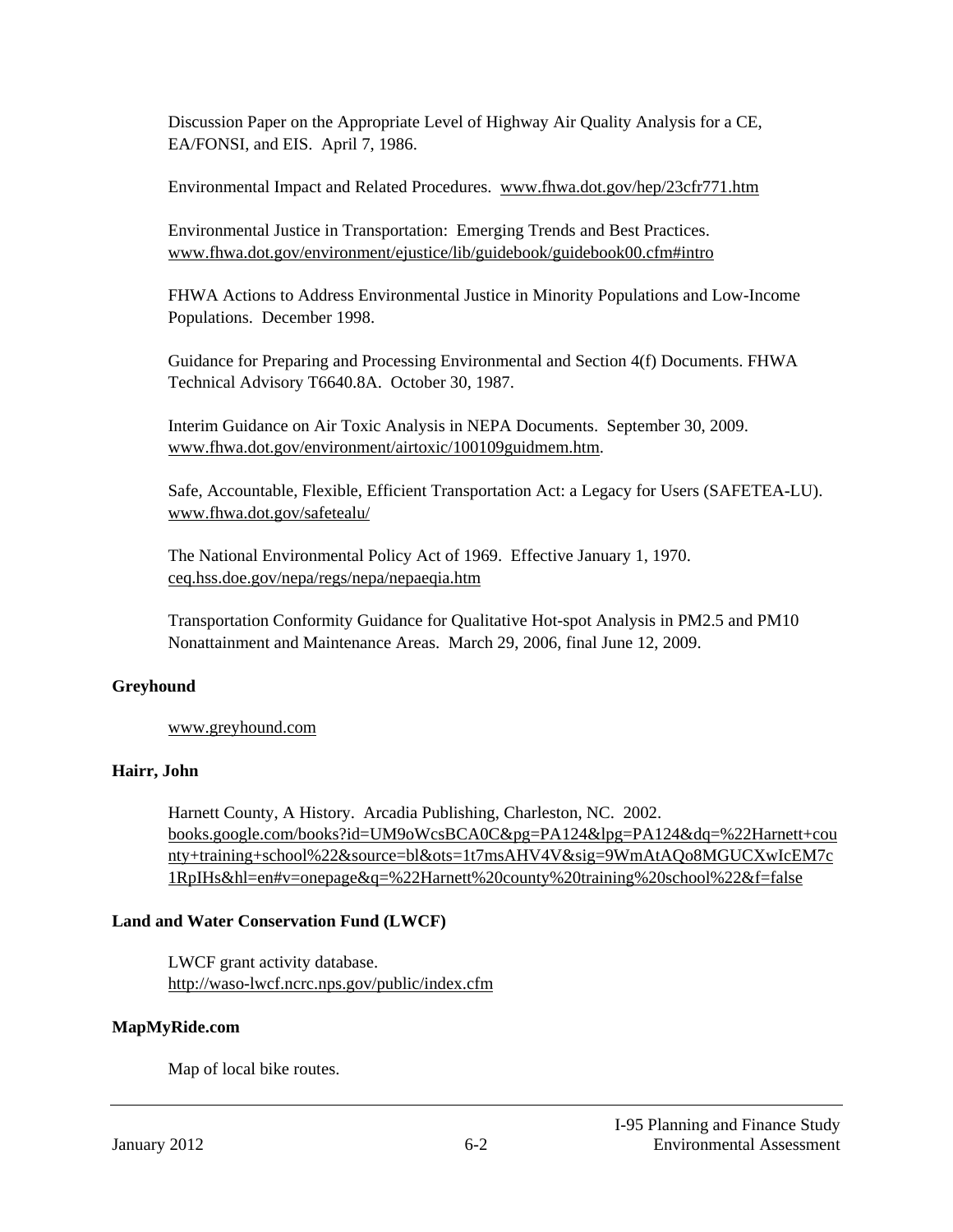www.mapmyride.com/s/routes/view/bike-ride-map/north-carolina/smithfield/1522618

#### **Military Surface Deployment and Distribution Command (SDDS) Transportation Engineering Agency (TEA)**

Strategic Highway Network (STRAHNET). www2.tea.army.mil/DODProg/HND/Systems.htm

#### **Nash County**

Comprehensive Transportation Plan Outline, Prepared for Nash County by NCDOT. 2009.

#### **North Carolina Department of Cultural Resources**

North Carolina Historical Marker Program web search. www.ncmarkers.com/Home.aspx

North Carolina State Historic Preservation Office: GIS Web Service. gis.ncdcr.gov/hpoweb/

#### **North Carolina Department of Environment and Natural Resources (NCDENR)**

2010 Integrated Water Quality Report. North Carolina Division of Water Quality. October 2011. portal.ncdenr.org/web/wq/ps/mtu/assessment

Cumulative Impacts and the 401 Water Quality Certification and Isolated Wetlands Program. 2004

Guidelines for Evaluating the Air Quality Impacts of Transportation Facilities. NCDENR, Division of Air Quality. September 2007.

Neuse River Nutrient Sensitive Waters Implementation Strategy. NCDENR Nonpoint Source Management Program. 1997. h2o.enr.state.nc.us/nps/2b-0232.pdf

TarPamlico Nutrient Sensitive Waters Implementation Strategy: Phase III. NCDENR Nonpoint Source Management Program. April 14, 2005. h2o.enr.state.nc.us/nps/documents/PhIIIAgreementFinal4-05.pdf

The North Carolina (or State) Environmental Policy Act of 1971 (SEPA). www.ncleg.net/EnactedLegislation/Statutes/HTML/ByChapter/Chapter\_113A.html

# **North Carolina Department of Transportation (NCDOT)**

2007 Freeway AADT Volumes. NCDOT, Transportation Planning Branch – Division of Highways. September 20, 2008.

2008 Freeway AADT Volumes. NCDOT, Transportation Planning Branch – Division of Highways. May 13, 2009.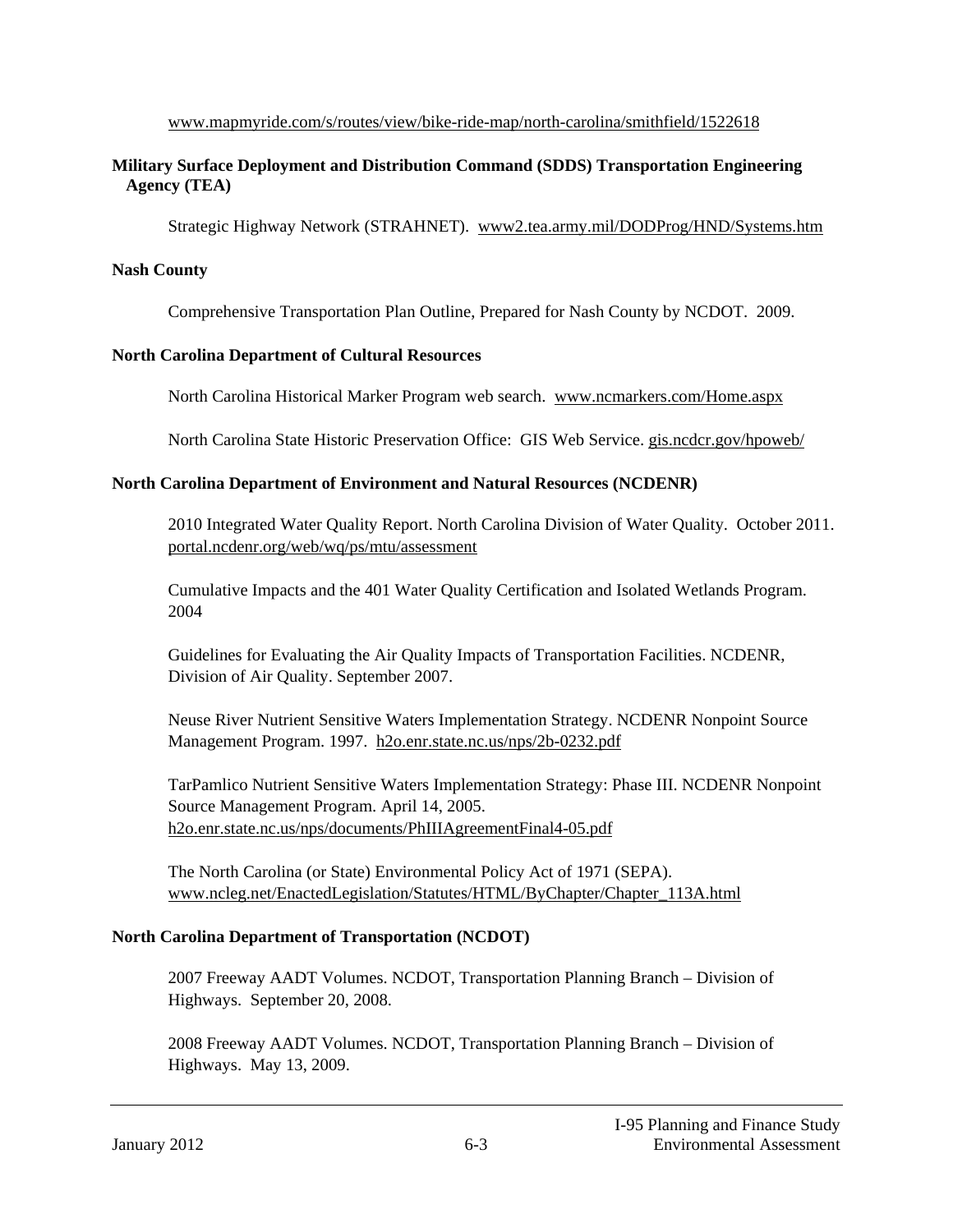2008 Pavement Condition Ratings. NCDOT, Pavement Management Unit.

2008-2009 Manual Classification Reports. NCDOT, Traffic Survey Unit. Various 2008-2009 dates.

Bridge Inspection Reports. NCDOT, Bridge Maintenance Unit. Various dates.

Charting a New Direction for NCDOT: North Carolina's Long-Range Statewide Multimodal Transportation Plan. September 2004.

Continuous Count Program – Volume Monitoring System ATR Seasonal Groups. NCDOT, Traffic Survey Unit. March 2009.

From Policies to Projects. NCDOT. July 2011.

Historical County Maps. NCDOT, State Mapping Resources Unit. www.ncdot.gov/travel/statemapping/default.html

Historical Interstate Data by Route, NCDOT, Traffic Safety Unit. November 2007. www.driving95.com/assets/pdfs/Historical\_Interstate\_Crash\_Data\_by\_Route.pdf

I-95 Crash Rates, by County, for Reporting Period of September 1, 2006 to August 31, 2009. NCDOT, Traffic Survery Unit. November 2009.

North Carolina Composite Index Inflation Factors, NCDOT Contracts Standard and Development Unit. August 2011.

North Carolina Department of Transportation: Bike Maps and Routes. NCDOT Division of Bicycles and Pedestrian Transportation. www.ncdot.gov/travel/mappubs/bikemaps/

North Carolina Department of Transportation Complete Streets Policy. July 2009. www.nccompletestreets.org/

North Carolina Department of Transportation State Transportation Improvement Program (STIP) 2009-2015. June 2008.

NCDOT Congestion Management Capacity Analysis Guidelines for TIP Project Traffic Analyses. February 2006.

NCDOT Traffic Engineering Accident Analysis System Strip Analysis Report, by County, for Reporting Period of September 1, 2006 to August 31, 2009. NCDOT, Traffic Survey Unit. November 2009.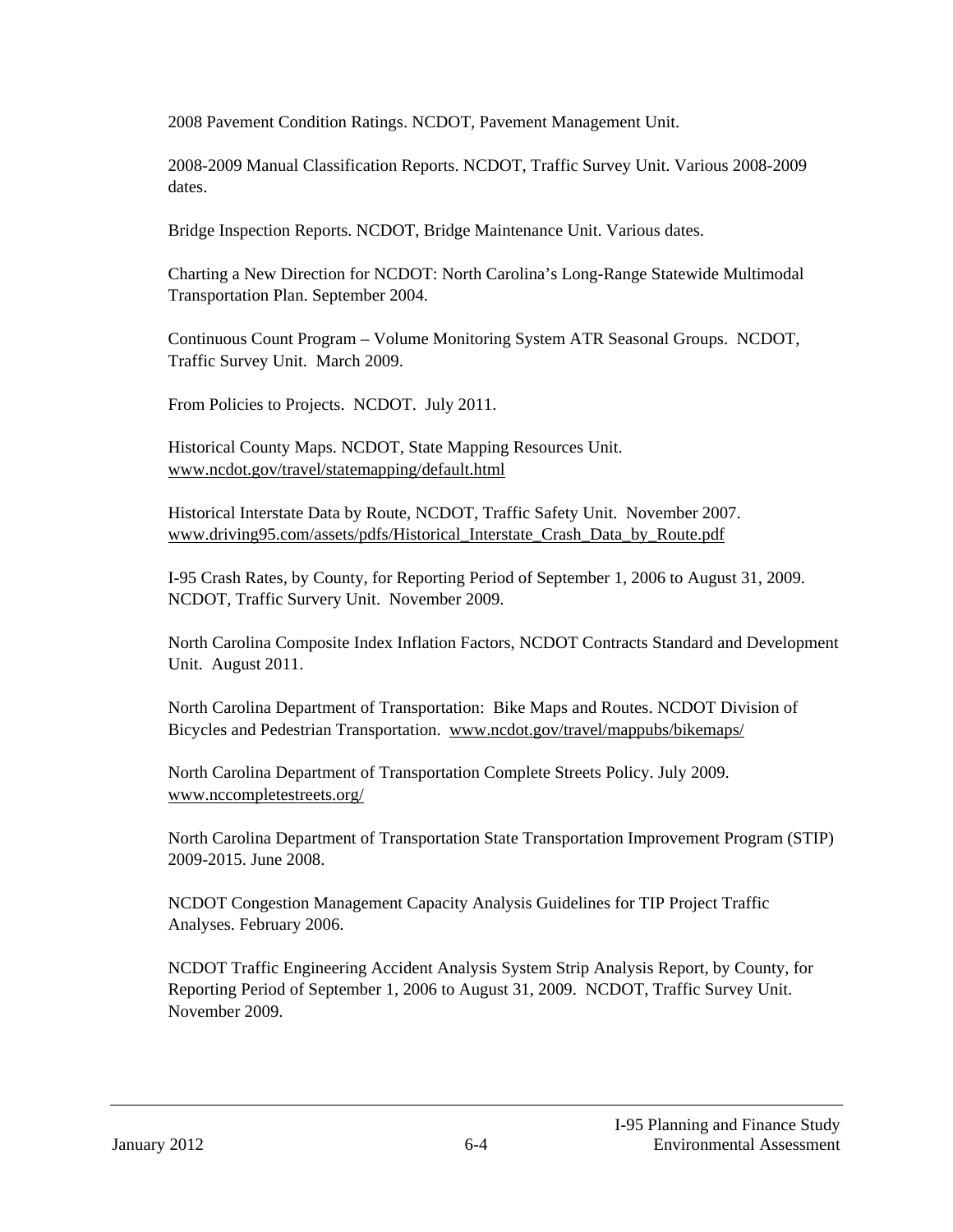North Carolina Hurricane Evacuation Routes. NCDOT, State Mapping Resources Unit. June 1, 2010. www.ncdot.org/download/travel/travel evac hurricaneroutes.pdf

Strategic Highway Corridors: www.ncdot.org/doh/preconstruct/tpb/SHC

Traffic Noise Abatement Policy. NCDOT, Office of Human Environment. July, 2011. www.ncdot.org/doh/preconstruct/pe/ohe/noiseair/

Unpublished Environmental Assessment of U-3631, Grade Separation of US 301 at Dunn, North Carolina. NCDOT, Transportation.

# **Robeson County, NCDOT, and Lumber River Regional Planning Organization (RPO)**

Robeson County Comprehensive Transportation Plan. April 2011.

#### **Southeast High Speed Rail Project**

www.sehsr.org

#### **Transportation Research Board (TRB)**

Highway Capacity Manual (HCM) 2000.

#### **US Census Bureau**

American Community Survey Economic Data Query for 2009. www.census.gov/acs/www/

Local Employment Dynamics Commute queries for selected Census Tracts. lehd.did.census.gov/led/led/led.html

US Department of Commerce, Bureau of the Census, Washington, DC. U.S. Census 2000. Census Summary File 3 (SF 3) weighted sample data for census tracts in the socioeconomic/environmental justice study area. December 2000. www.census.gov

# **US Department of the Interior (USDOI)**

Nationwide Rivers Inventory, National Parks Service, Rivers, Trails, and Conservation Assistance Program. Cited December 2009. www.nps.gov/rtca/nri/.

# **US Environmental Protection Agency (USEPA)**

Air Quality Index. USEPA, Washington, DC. Document cited on December 14, 2008: www.epa.gov/reg3artd/specprog/AQI/Aqi.htm.

Federal Water Pollution Control Amendments of 1972. (Clean Water Act) 1972.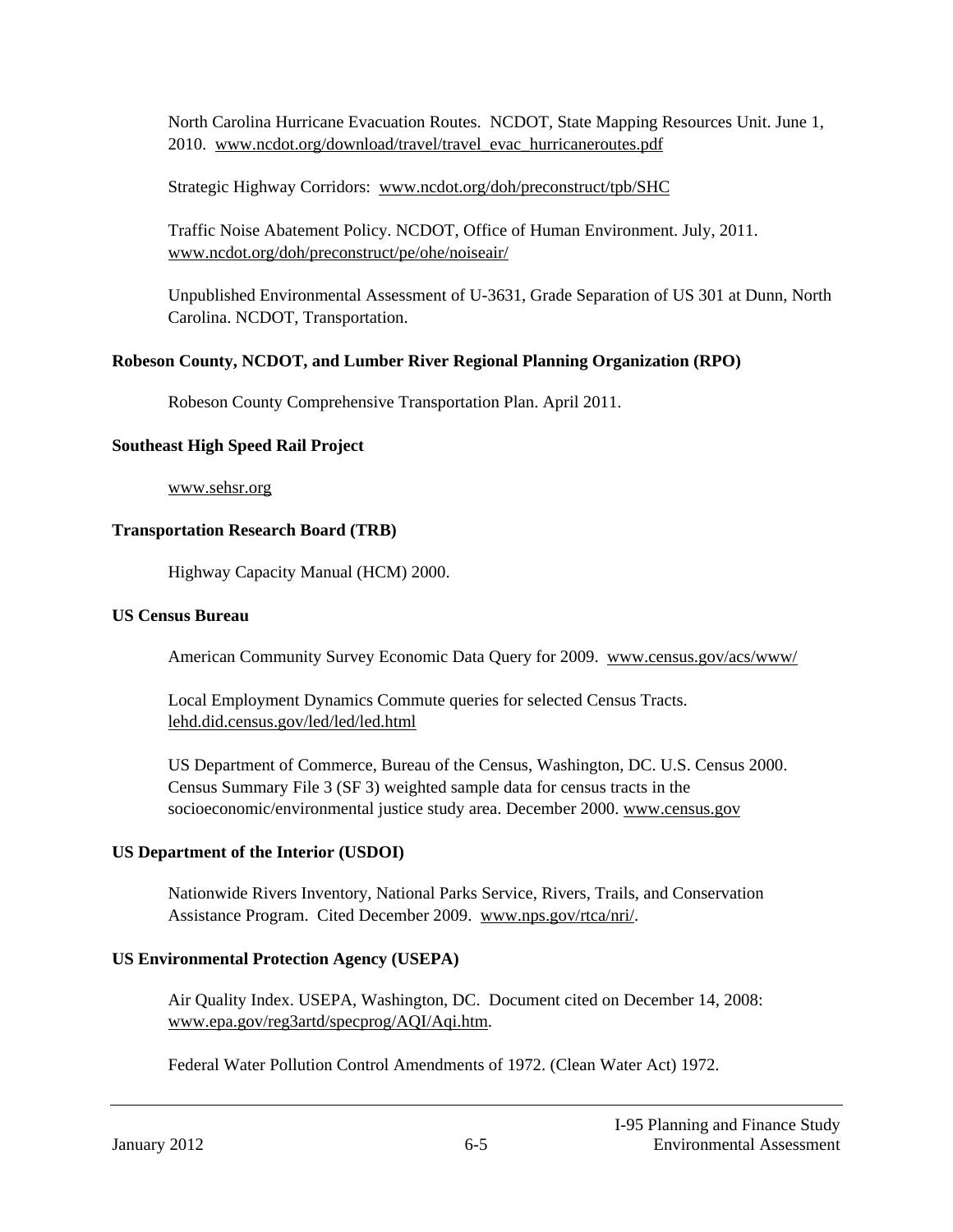Information on Levels of Environmental Noise Requisite to Protect Public Health and Welfare with an Adequate Margin of Safety. Environmental Protection Agency Office of Noise Abatement and Control, Report No. 550/9-74-004. March 1974.

National Ambient Air Quality Standards. USEPA Office of Air and Radiation, Washington, DC. USEPA website cited on November 25, 2008: www.epa.gov/air/criteria.html.

The Green Book of Nonattainment Areas for Criteria Pollutants. USEPA Office of Air Quality Standards and Planning, Washington, DC. USEPA website cited on September 20, 2011: www.epa.gov/oaqps001/greenbk/.

# **US Fish and Wildlife Service, 2009 (USFWS)**

Endangered, Threatened, and Candidate Species and Federal Species of Concern by County in North Carolina. www.fws.gov/nc-es/es/countyfr.html

# **6.2 SUPPORTING PROJECT DOCUMENTATION**

The supporting project documentation listed below is technical memoranda and reports created prior to publication of the EA in January 2012, and incorporated by reference into the EA. These are available for review upon request by contacting the NCDOT via email at comments@driving95.com or via telephone at (877) I95-VIEW. Documents also available on the NCDOT Web site (www.driving95.com/index.html) are marked with an asterisk (\*).

| 2003, May       | I-95 Reconstruction Pavement Design Memo.                                                                                                                                                                                                                                    |
|-----------------|------------------------------------------------------------------------------------------------------------------------------------------------------------------------------------------------------------------------------------------------------------------------------|
| 2010, January   | I-95 Corridor Planning and Finance Study TIP No. I-5133 – Draft Model Design<br>Memo.                                                                                                                                                                                        |
| 2010, February  | I-95 Corridor Planning and Finance: Public and Agency Coordination Plan. I-95<br>from the South Carolina/North Carolina state line to the Virginia/North Carolina<br>state line, Robeson, Cumberland, Harnett, Johnston, Wilson, Nash, Halifax, and<br>Northampton Counties. |
| 2010, March     | I-95 Corridor Planning and Finance: Cost Estimating Methodology Technical<br>Memorandum.                                                                                                                                                                                     |
| $*2010$ , March | I-95 Corridor Planning and Finance Study (T.I.P. Project I-5133): Environmental<br>Screening Findings Memorandum.                                                                                                                                                            |
| $2010$ , August | I-95 Planning and Finance Study: Alternatives Development and Analysis<br>Technical Memorandum.                                                                                                                                                                              |